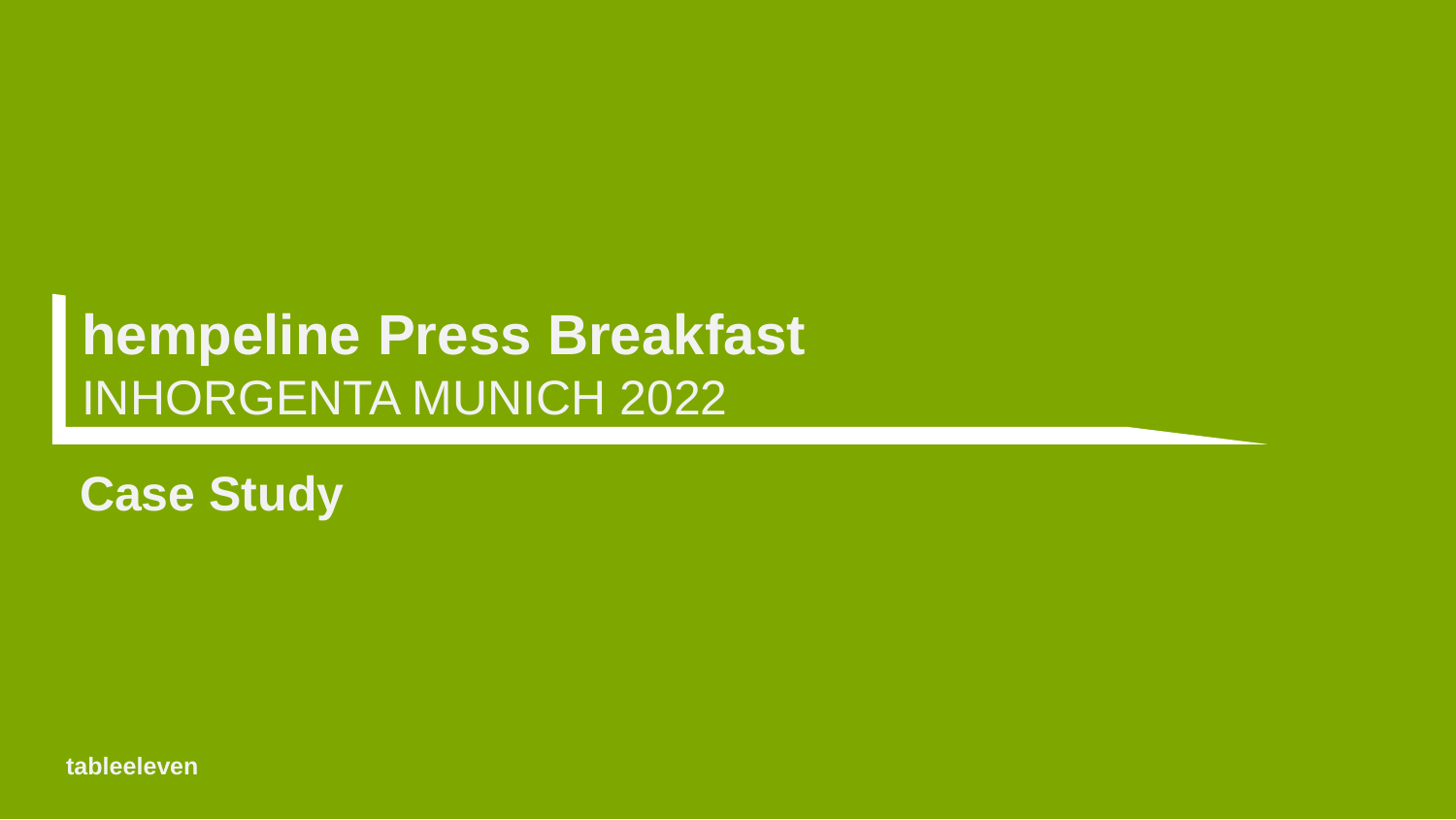hempe

2

Anlässlich der Inhorgenta Munich fand am 08. April 2022 das Pressefrühstück der jungen Schmuckmarke hempeline statt. Ziel der Veranstaltung war es, die nationale und internationale Tages-, Lifestyleund Fachpresse über die neue Kollektion des Unternehmens zu informieren. Eingeladen waren auch Blogger, Influencer, Radio und TV. Die Präsentation durch die Inhaberin, Miriam Hempel, wurde um einen moderierten Product Walk und die Möglichkeit zu Einzelgesprächen ergänzt. Zur Stärkung gab es ein begleitendes Frühstück und eine kleine Aufmerksamkeit.

On the occasion of Inhorgenta Munich, the press breakfast of the young jewelery brand hempeline took place on April 8th, 2022. The aim of the event was to inform the national and international daily, lifestyle and trade press about the company's new collection. Bloggers, influencers, radio and TV were also invited. The presentation by the owner, Miriam Hempel, was accompanied by a moderated product walk and the opportunity for one-on-one interviews. There was a small breakfast served and a little welcome gift.

## tableejeven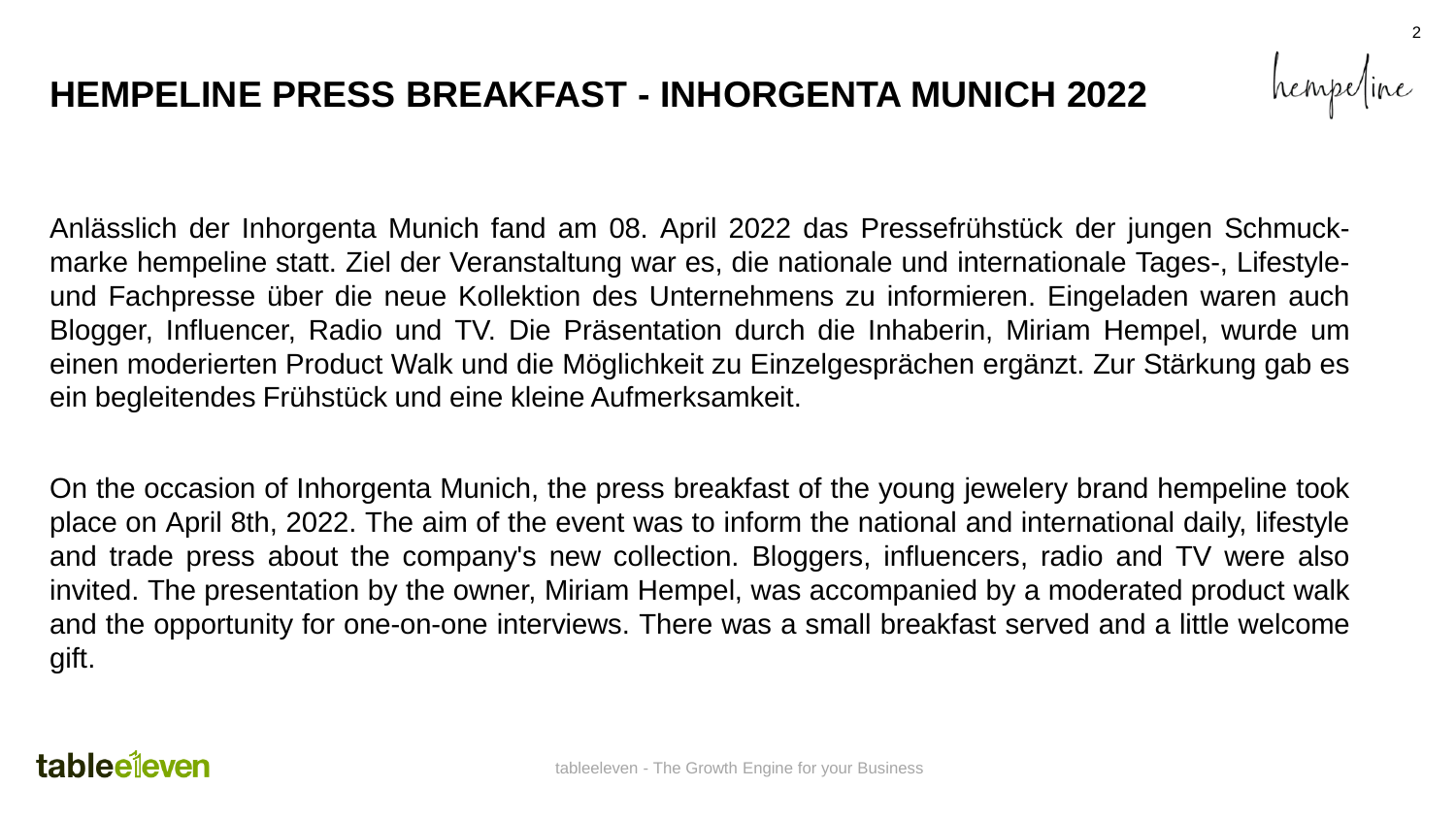### **Das Briefing**

- ➢ Die hempeline Kollektion Perlen neu gedacht
- ➢ hempeline Kollektionspräsentation als Medienereignis
- ➢ Live auf der INHORGENTA 2022
- ➢ Aufmerksamkeit, Abdrucke und soziale Interaktion generieren

## **Die Idee**

- hempeline als spannender Gastgeberin für die Medien
- ➢ Dynamische Informationsveranstaltung mit dem gewissen Etwas
- ➢ Inspirierende Pressekonferenz, kombiniert mit Product Walk
- Drei Stunden rollierend [Hop-On, Hop-Off Format]

## **Die Lösung**

- ➢ Zentrales Moodboard mit inspirierender Fotoreportage
- ➢ Pop-Up Store zur Präsentation der aktuellen Kollektion
- ➢ Ergänzt durch gedruckte und digitale Pressemappen
- ➢ Das spannendste Frühstücksevent der Messe!

# tableeieven



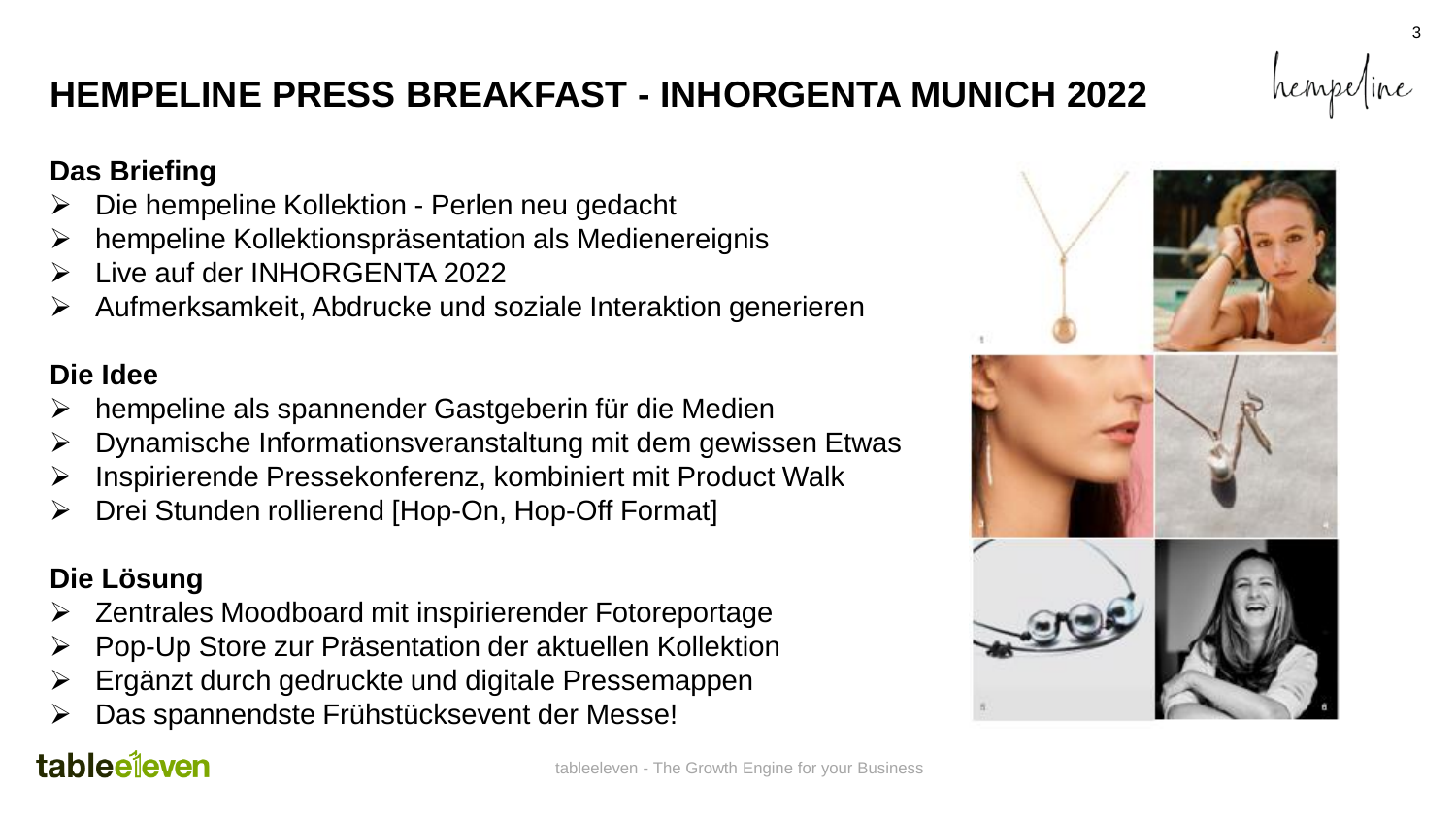

### **Briefing**

- ➢ The hempeline collection pearls rethought
- hempeline collection presentation as a media event
- ➢ Live at INHORGENTA 2022
- ➢ Generate attention, imprints and social interaction

## **Idea**

- hempeline as an exciting host for the media
- ➢ Dynamic information event with that certain something
- $\triangleright$  Inspiring press conference combined with product walk
- ➢ Three hours rolling [hop-on, hop-off format]

## **Solution**

- ➢ Central mood board with inspiring photo reportage
- $\triangleright$  Pop-up store to present the actual collection
- Supplemented by printed and digital press kits
- $\triangleright$  The most exciting breakfast event at the fair!

# tableeieven

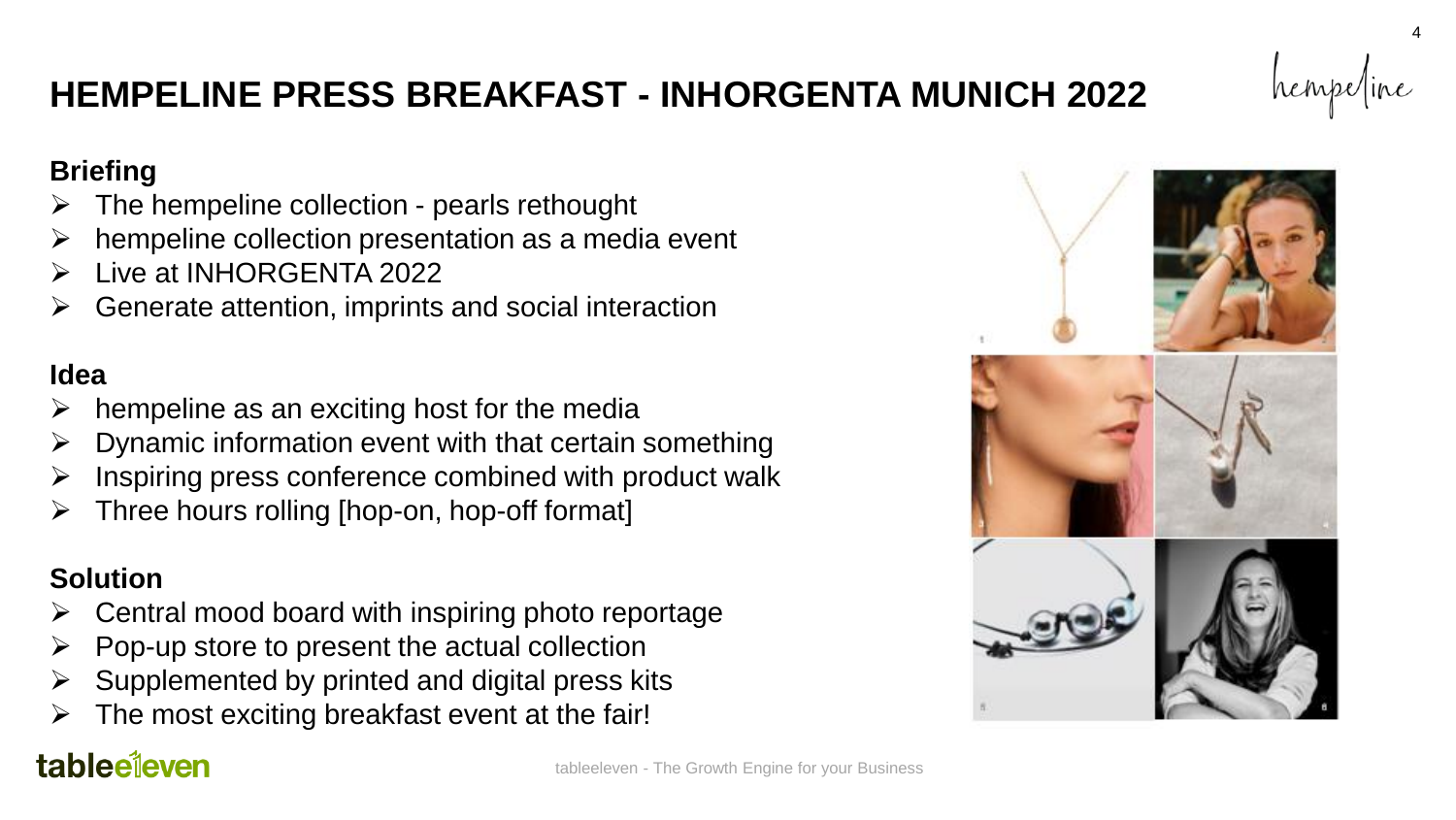

# hempeline press breakfast

### Friday, April 08, 2022 | 9 to 12 am | INHORGENTA MUNICH for media representatives, press and influencers

On Friday, April 08, 2022, hempeline will be holding a press breakfast to announce the launch of its new collection in conjunction with INHORGENTA in Munich. Speaking at the conference will be Miriam Hempel, owner & CEO of hempeline.

We hereby formally invite all members of the media, press and also influencers to this press breakfast. Important: You can join and leave this press event at any time.

#### **Details of the event**

Date: Friday, April 08, 2022 9 to 12 am Time: Press Center West 1st floor | Messe München Exhibition Center Venue: Meeting room B13 - on the first floor of hall B1

#### **Hop-On/Hop-Off Agenda**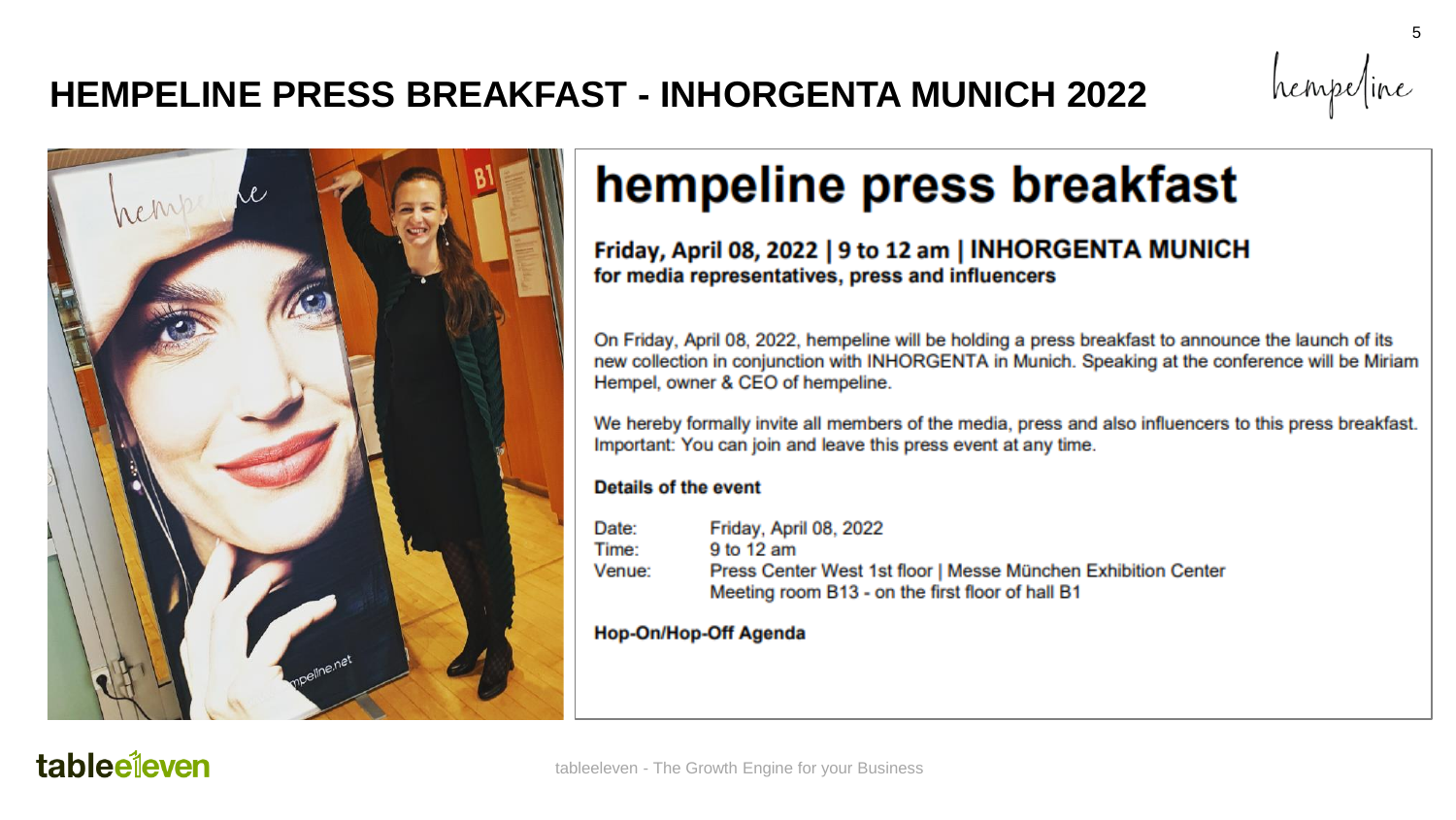



## tableeleven

tableeleven - The Growth Engine for your Business

hempe/ine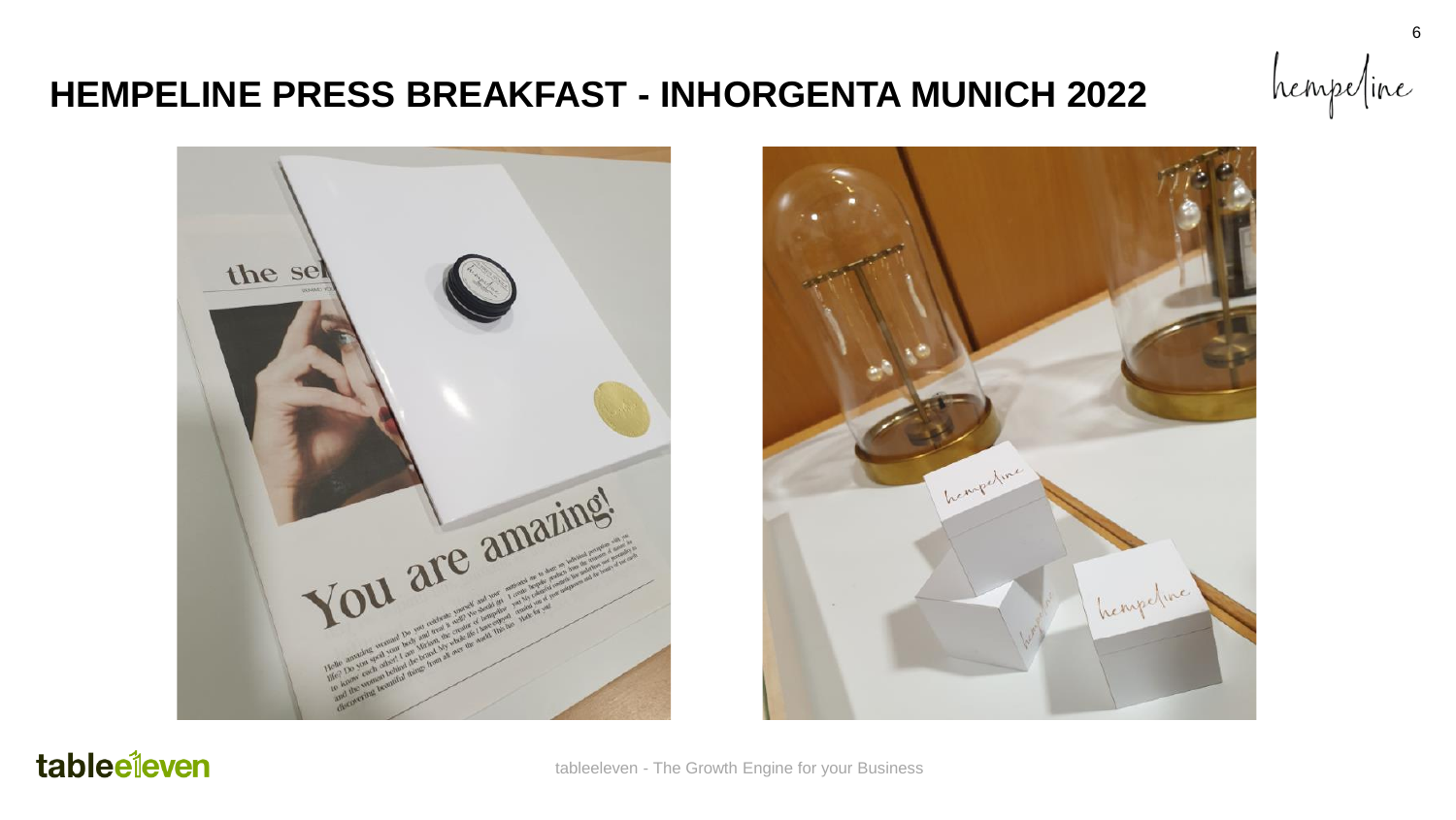

Zahlreiche Medienvertreter nahmen die Gelegenheit zum Austausch wahr. Numerous media representatives took the opportunity to exchange news.

tableeleven - The Growth Engine for your Business

## tableeleven

hempe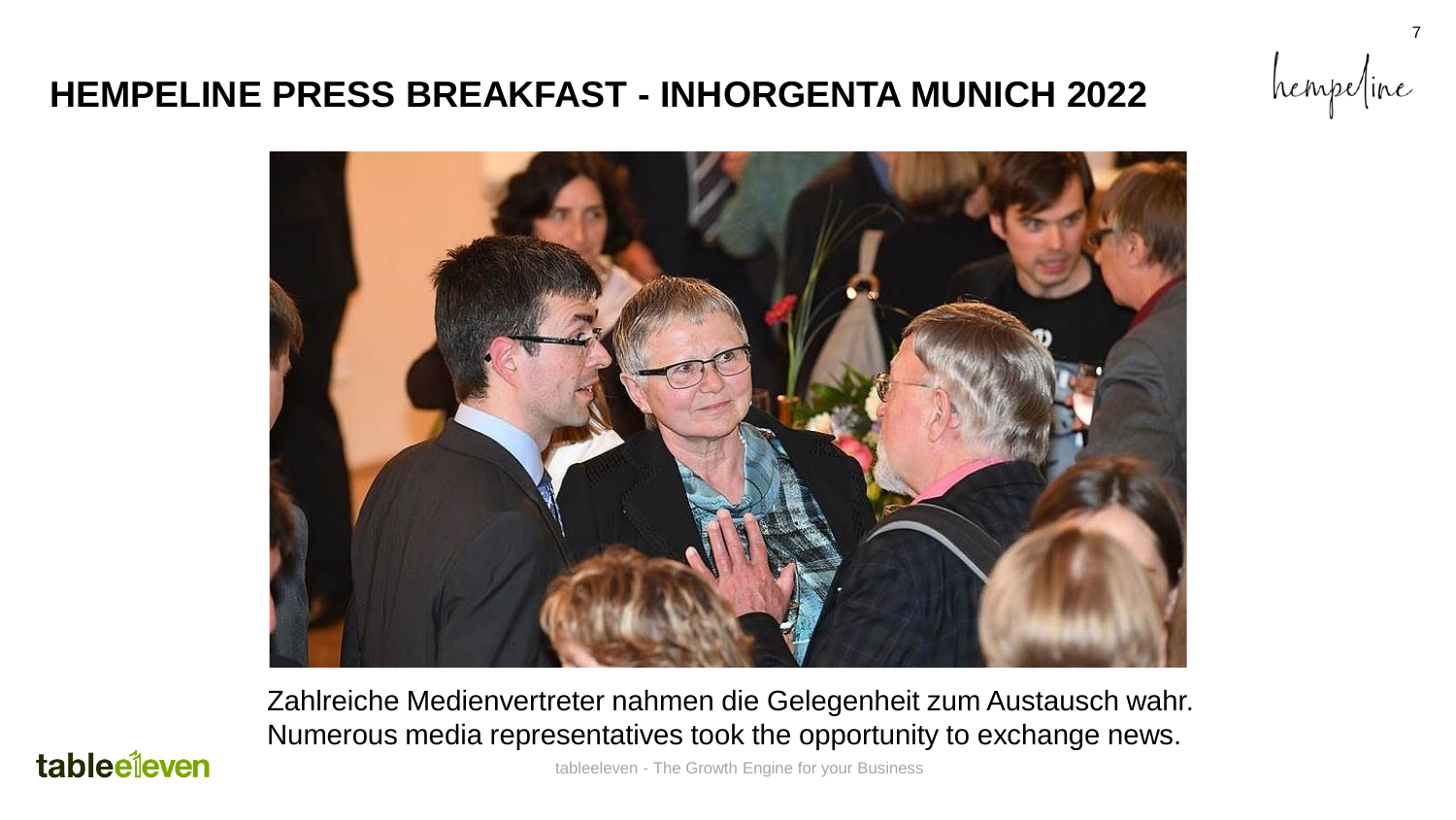

tableeleven - The Growth Engine for your Business Catering: Sichere und recycelbare Frühstücksboxen mit einer appetitlichen Kaffee- und Teestation. Safe and recycleable breakfast boxes plus an appetizing coffee & tea station tableeleven

hempe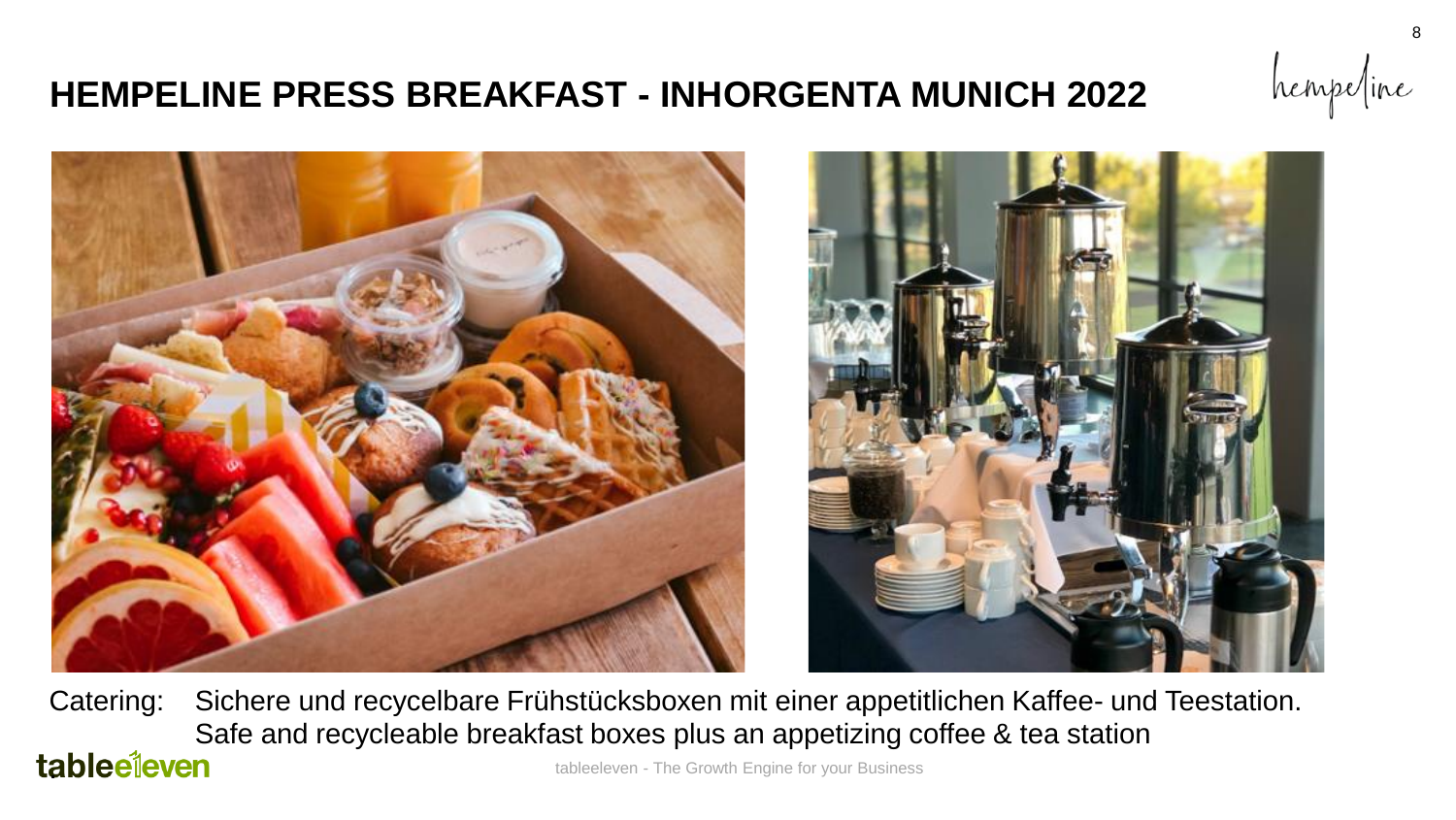## tableeleven

## **HEMPELINE PRESS BREAKFAST - INHORGENTA MUNICH 2022**

**Ausgleichsmaßnahme:** Wir pflanzen **24 Bäume**, um **100%** des CO<sub>2</sub> Ausstoßes dieser Veranstaltung zu kompensieren. Diese Maßnahme wurde über die Plattform "grow my tree" gebucht. hempeline erhält dafür ein Ausgleichszertifikat.

**Compensation:** We plant **24 trees** to offset **100%** of the CO<sub>2</sub> emissions from this event. This measure was booked via the "grow my tree" platform. hempeline received a compensation certificate for this.